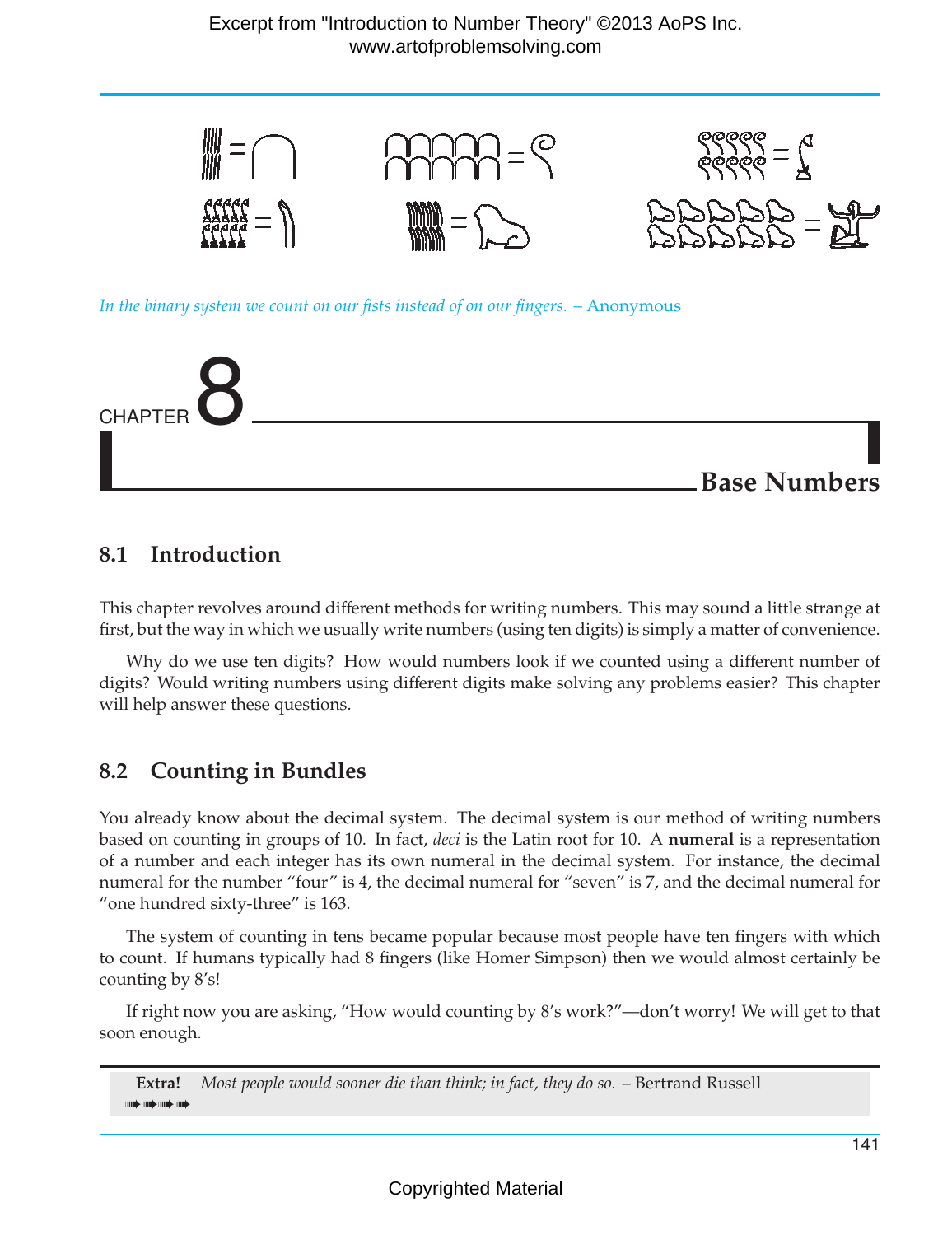### Excerpt from "Introduction to Number Theory" ©2013 AoPS Inc. www.artofproblemsolving.com

### CHAPTER 8. BASE NUMBERS





**Sidenote:** Thousands of years ago in ancient Egypt, a number ↵ system was developed that shares similarity with our modern decimal system. Symbols were used to represent the smallest few integer powers of 10 as we see at right. Like other hieroglyphics they were written from right to left, biggest to smallest, and top to bottom. In order to make them easier to read, they are often written from left to right as below.



Positive integers were written using combinations of these symbols:

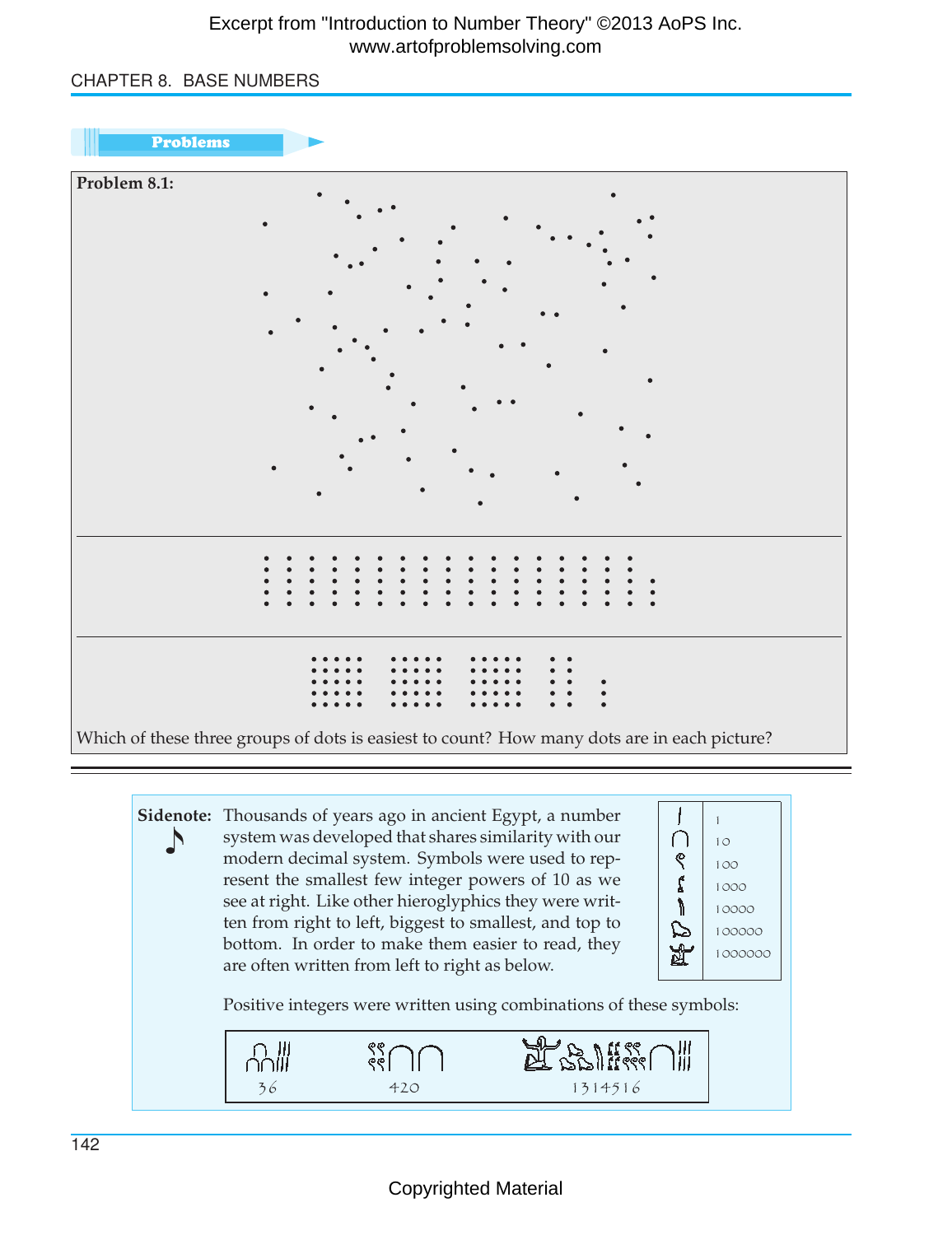8.2. COUNTING IN BUNDLES

**Problem 8.1:** Which of the groups of dots on the previous page is easiest to count? How many dots are in each picture?

*Solution for Problem 8.1:* The numbers of dots in each picture are exactly the same. The dots in the third picture are arranged in groups that make them easier to count. The number of dots in each square group is  $5^2 = 25$  and the number of dots in each row is 5. There are 3 square groups, 2 column groups, and 3 leftover dots for a total of

$$
3 \cdot 5^2 + 2 \cdot 5 + 3 = 75 + 10 + 3 = 88.
$$

 $\Box$ 

**Concept:** It's easier to count a large number of objects when we group those objects as we count them.  $\equiv$ 

In Problem 8.1, the second and third pictures group dots in ways that make them easier and easier to count. From the first picture to the second, complete groups of 5 dots are bundled together into strips of 5. Then, the third picture bundles strips of 5 into as many complete  $5 \times 5$  squares as possible. Each time we bundle, we bundle by the same amount to make it easier to keep track of the grouping process. Therefore, the number of dots in each **bundle** (including the leftover individual dots) is  $5^0$ ,  $5^1$ , or  $5^2$ . If there were more dots, we could continue to group dots into bundles with  $5^3$ ,  $5^4$ ,  $5^5$ , etc.

This method for keeping track of numbers with bundles gives rise to the decimal system. In the decimal system, we create bundles from powers of 10:



Let's take a look at how these bundles give us a way to write numbers. Suppose you give your friend 3572 twigs to count. Your friend first makes 357 complete bundles of  $10^1$  twigs, with  $2 = 2 \cdot 10^0$  twigs leftover. Of those 357 bundles of  $10<sup>1</sup>$ , your friend makes 35 complete bundles of  $10<sup>2</sup>$  twigs each, leaving only 7 bundles of  $10^1$  left. Next, he groups together 3 whole bundles of  $10^3$  twigs, leaving 5 bundles of  $10^2$  left. With fewer than 10 bundles of  $10^3$ , your friend stops bundling.

At this point, your friend has  $3 \cdot 10^3$  twigs grouped in the largest bundles, another  $5 \cdot 10^2$  twigs grouped in the next largest bundles, another  $7 \cdot 10^1$  twigs bundled together, and  $2 \cdot 10^0$  twigs leftover from the grouping process. He easily tallies the total number of twigs:

 $3 \cdot 10^3 + 5 \cdot 10^2 + 7 \cdot 10^1 + 2 \cdot 10^0 = 3000 + 500 + 70 + 2 = 3572$ .



143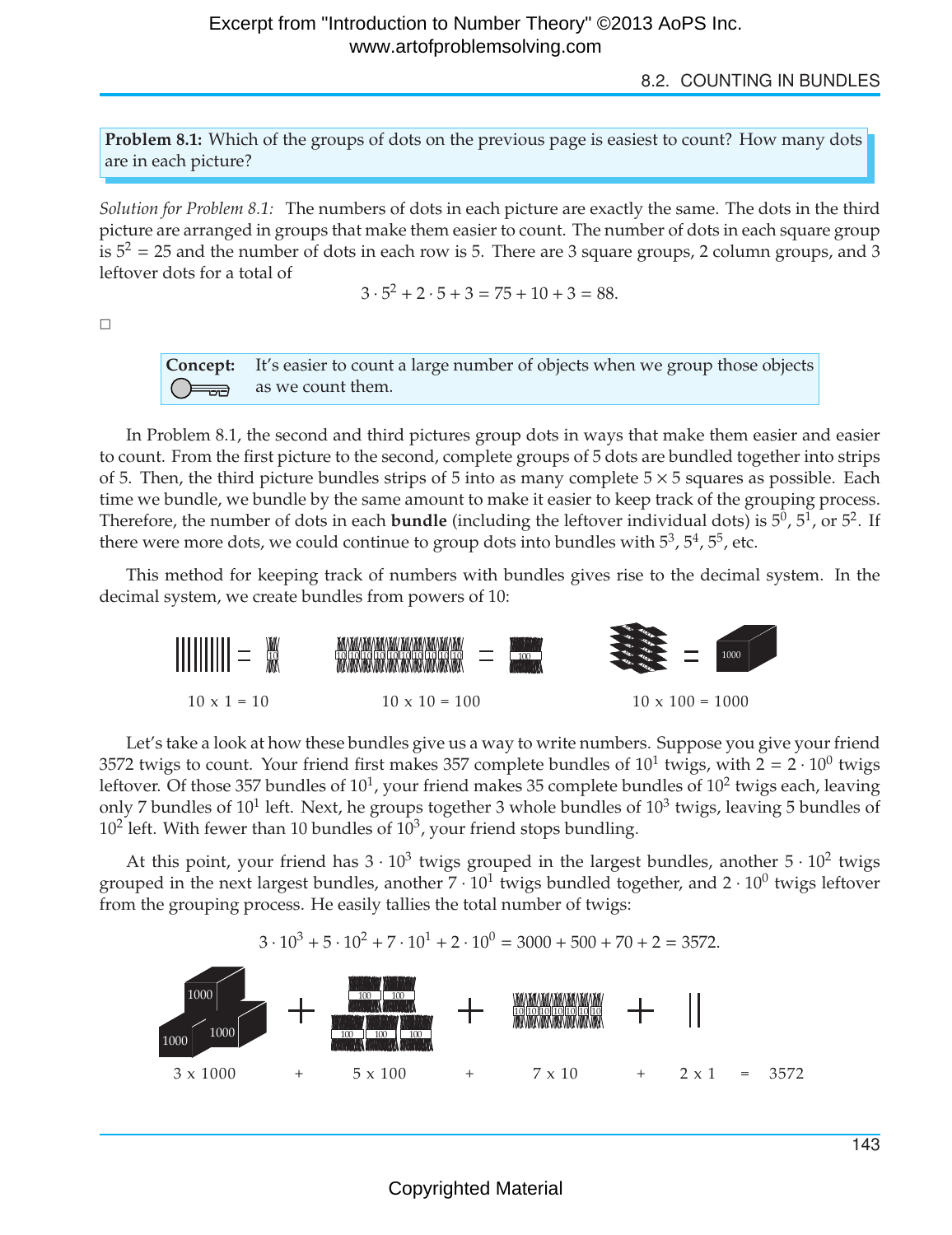### CHAPTER 8. BASE NUMBERS

Let's call quantities such as  $3 \cdot 10^3$ ,  $5 \cdot 10^2$ ,  $7 \cdot 10^1$ , and  $2 \cdot 10^0$  digit bundles because we can use the coefficients of the powers of 10 (3, 5, 7, and 2) as digits with which to write the decimal **numeral** that represents the sum of the digit bundles.

**Definition:** A **numeral** is a symbol used to represent a number.

In the decimal number system, we use ten digits to build the numerals that represent numbers. The decimal number system is an example of a **base number system**. Because the decimal system groups quantities in powers of 10, we also refer to the decimal number system as **base 10**.

**Definition:** Systems for writing numbers using a select list of digits to represent digit bundles are known as **base number systems**.

When bundling in base 10, we use the 10 digits 0 through 9 inclusive. When we have 10 of a bundle, we bundle them into a larger bundle. Likewise, the base of any number system determines the number of digits that can be the coefficients of digit bundles. While  $2 \cdot 3^2$  is a base-3 digit bundle, the quantity  $5 \cdot 3^2$  is not because we can bundle 3 of the bundles of size  $3^2$  to create a bundle of size  $3^3$ , so

$$
5 \cdot 3^2 = 1 \cdot 3^3 + 2 \cdot 3^2,
$$

where  $1 \cdot 3^3$  and  $2 \cdot 3^2$  are base 3 digit bundles. Here are some other examples of digit bundles:

| $1\cdot 2^5$  | 0.9 <sup>2</sup> | $6 \cdot 7^{16}$ |
|---------------|------------------|------------------|
| $3 \cdot 4^2$ | $7 \cdot 9^7$    | $5 \cdot 12^4$   |

**Exercises** 

**8.2.1** Write each of the following sums of digit bundles as decimal numerals.

- (a)  $2 \cdot 10^2 + 5 \cdot 10^1 + 8 \cdot 10^0$
- (b)  $5 \cdot 10^4 + 0 \cdot 10^3 + 9 \cdot 10^2 + 1 \cdot 10^1 + 7 \cdot 10^0$
- (c)  $3 \cdot 8^2 + 7 \cdot 8^1 + 3 \cdot 8^0$
- (d)  $2 \cdot 4^3 + 3 \cdot 4^2 + 0 \cdot 4^1 + 2 \cdot 4^0$

**Sidenote:** While the ancient Egyptian number system grouped values of integers into ↵ bundles of powers of 10, it simply repeated symbols to represent numbers of bundles. Using digits to represent numbers of bundles allows us to write numbers more compactly. It also allows us to perform arithmetic more easily by lining up digits by their place values for addition, subtraction, and multiplication.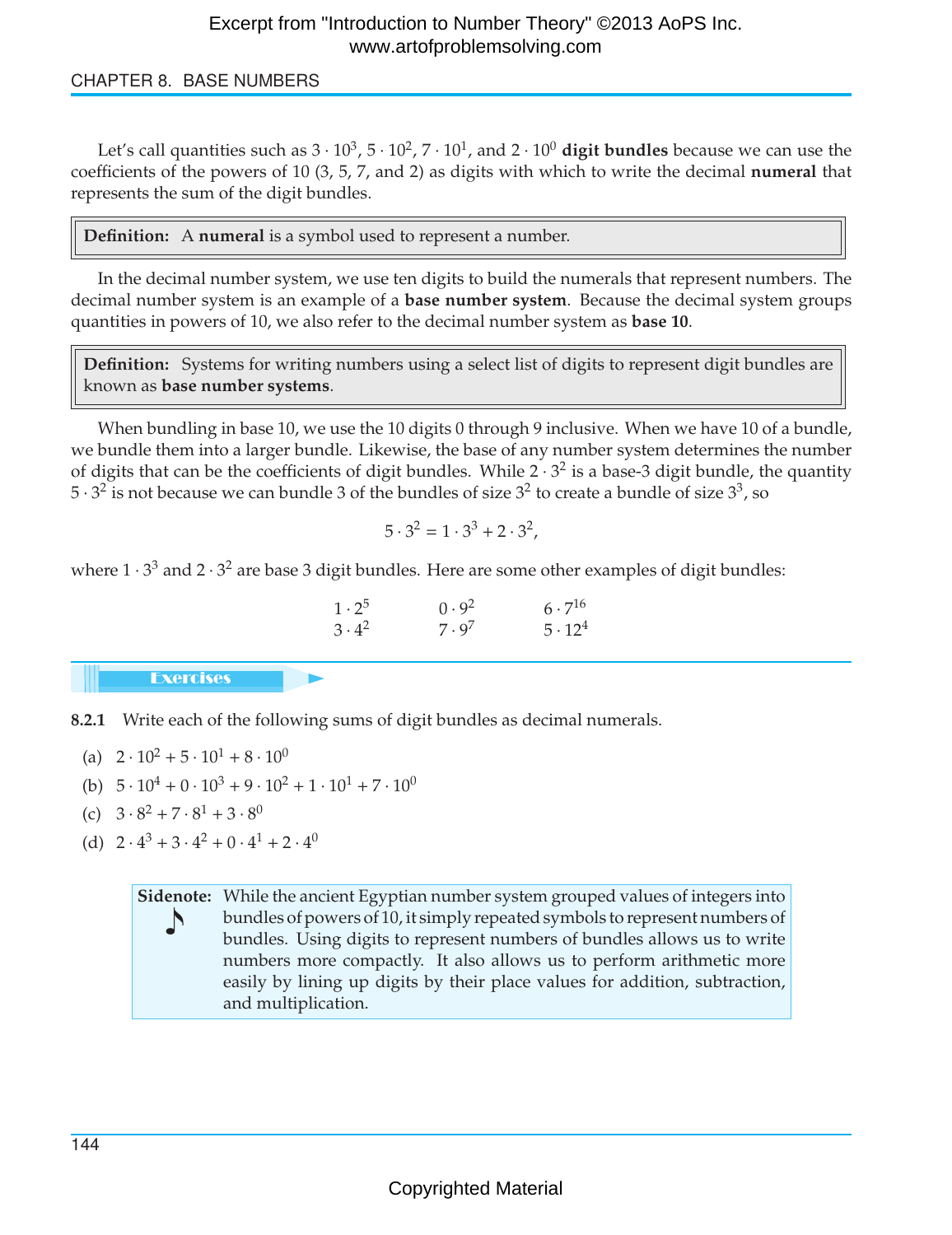## **8.3 Base Numbers**

Let's explore base number systems other than the ordinary base 10 that we're used to.

Problems

| <b>Problem 8.2:</b> Fill in each blank with either 0, 1, 2, 3, 4, or 5 to make true statements. |  |  |  |  |
|-------------------------------------------------------------------------------------------------|--|--|--|--|
| $+ 3 \cdot 6^0$<br>$63 = 1 \cdot 6^2$<br>$+\quad 4\cdot 6^1$                                    |  |  |  |  |
| $\cdot 6^2$<br>$+$<br>$\cdot 6^1$<br>$\cdot 6^0$<br>64<br>$+$                                   |  |  |  |  |
| .6 <sup>0</sup><br>65<br>$+$<br>$^{+}$                                                          |  |  |  |  |
| 66<br>$+$<br>$^+$                                                                               |  |  |  |  |
| $\cdot 6^0$<br>$+$<br>67<br>$+$<br>$=$                                                          |  |  |  |  |
| $\cdot 6^0$<br>68<br>.62<br>$+$<br>$=$<br>$^{+}$                                                |  |  |  |  |
| $\cdot 6^0$<br>69<br>$+$                                                                        |  |  |  |  |
| $\cdot 6^2$<br>$\cdot 6^0$<br>$+$<br>70<br>$+$<br>$=$                                           |  |  |  |  |
| $\cdot 6^0$<br>$+$<br>$\cdot 6^{\circ}$<br>71<br>$=$<br>$^{+}$                                  |  |  |  |  |
| $\cdot 6^{0}$<br>72<br>$+$                                                                      |  |  |  |  |
| $\cdot 6^2$<br>.6 <sup>0</sup><br>$+$<br>73<br>$+$<br>$=$                                       |  |  |  |  |
| $+$<br>74                                                                                       |  |  |  |  |

**Problem 8.3:** Suppose you make a list of the 64 smallest positive integers that can be written using only the digits 0 through 7 inclusive:

1, 2, 3, 4, 5, 6, 7, 10, 11, 12, 13, 14, 15, 16, 17, 20,...

What would be the last number in your list?

**Problem 8.2:** Fill in each blank with either 0, 1, 2, 3, 4, or 5 to make true statements. 63 =  $1 \cdot 6^2$  +  $4 \cdot 6^1$  +  $3 \cdot 6^0$ <br>64 =  $\cdot 6^2$  +  $\cdot 6^1$  +  $\cdot 6^0$ 64 =  $\begin{array}{r} .6^2 + .6^1 + .6^0 \\ .65 = .6^2 + .6^1 + .6^0 \end{array}$  $65 = -6^2 + -6^1$ <br>  $66 = -6^2 + 6^1$  $6^2$  +  $6^1$  +  $6^0$  $67 =$   $\cdot 6^2 +$   $\cdot 6^1 +$   $\cdot 6^0$  $68 = -6^2 + -6^1 + -6^0$ 69 =  $\begin{array}{r} .6^2 + .6^1 + .6^0 \\ 70 = .6^2 + .6^1 + .6^0 \end{array}$  $70 = -6^2 + -6^1$  $71 = -6^2 + -6^1 + -6^0$ <br>  $72 = -6^2 + -6^1 + 6^0$  $\frac{72}{73} = -\frac{6^2}{6^2} + \frac{6^1}{6^1} + \frac{6^0}{6^0}$  $73 = -6^2 + -6^1 + -6^0$ <br>  $74 = -6^2 + 6^1 + 6^0$  $\cdot 6^2$  +

*Solution for Problem 8.2:* In this problem we rewrite base-10 numbers as sums of base-6 digit bundles.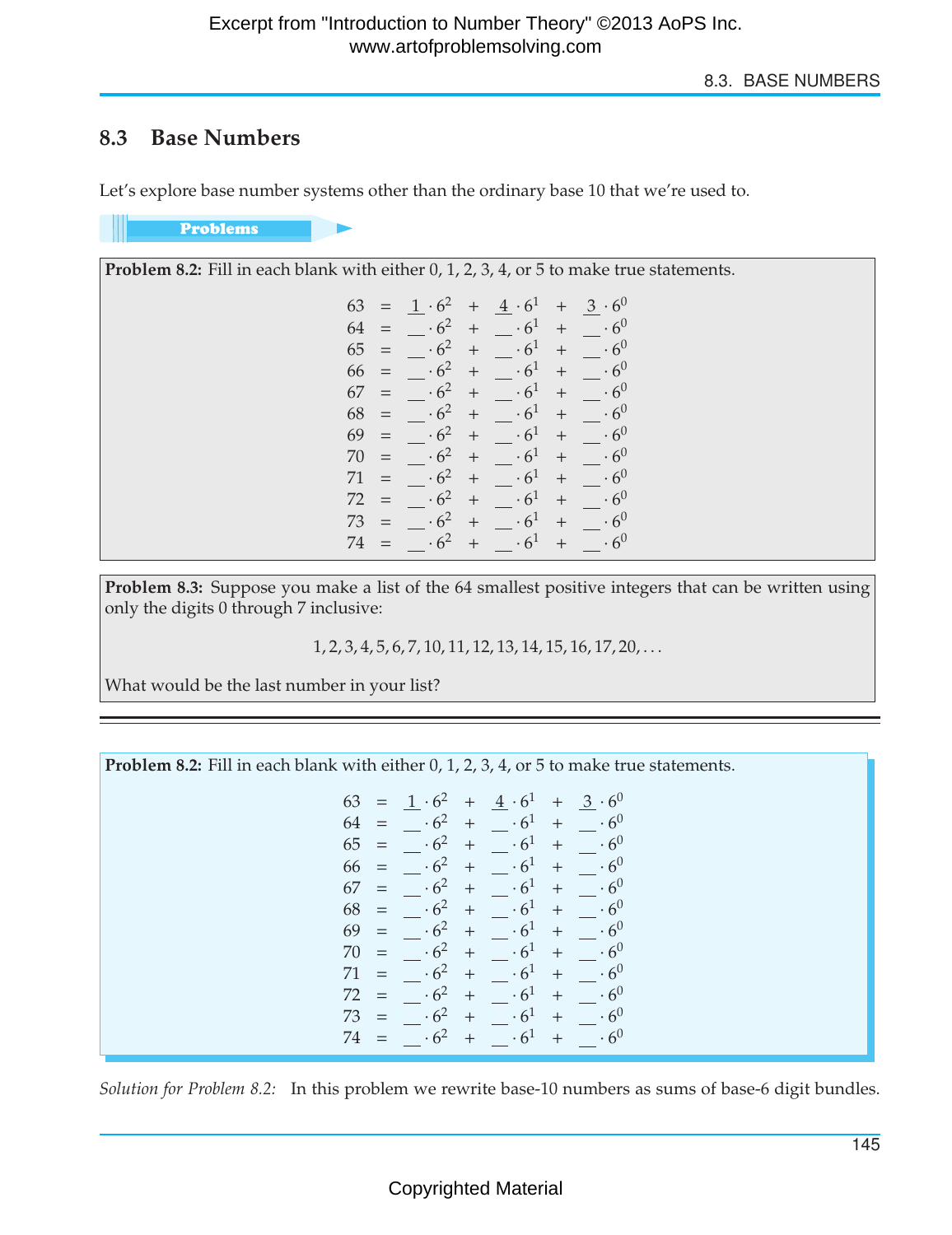#### CHAPTER 8. BASE NUMBERS

We use the first line as a starting point. From there, we count up in the units digits and group bundles into larger bundles when necessary.

$$
63 = 1 \cdot 6^2 + 4 \cdot 6^1 + 3 \cdot 6^0
$$
  
\n
$$
64 = 1 \cdot 6^2 + 4 \cdot 6^1 + 4 \cdot 6^0
$$
  
\n
$$
65 = 1 \cdot 6^2 + 5 \cdot 6^1 + 5 \cdot 6^0
$$
  
\n
$$
66 = 1 \cdot 6^2 + 5 \cdot 6^1 + 1 \cdot 6^0
$$
  
\n
$$
67 = 1 \cdot 6^2 + 5 \cdot 6^1 + 1 \cdot 6^0
$$
  
\n
$$
68 = 1 \cdot 6^2 + 5 \cdot 6^1 + 2 \cdot 6^0
$$
  
\n
$$
69 = 1 \cdot 6^2 + 5 \cdot 6^1 + 3 \cdot 6^0
$$
  
\n
$$
70 = 1 \cdot 6^2 + 5 \cdot 6^1 + 4 \cdot 6^0
$$
  
\n
$$
71 = 1 \cdot 6^2 + 5 \cdot 6^1 + 5 \cdot 6^0
$$
  
\n
$$
72 = 2 \cdot 6^2 + 0 \cdot 6^1 + 0 \cdot 6^0
$$
  
\n
$$
73 = 2 \cdot 6^2 + 0 \cdot 6^1 + 1 \cdot 6^0
$$
  
\n
$$
74 = 2 \cdot 6^2 + 0 \cdot 6^1 + 2 \cdot 6^0
$$

 $\Box$ 

In Problem 8.2, we write several numbers as sums of base-6 digit bundles. From these digit bundles we construct base-6 numerals. Just as they do in base 10, the coefficients of the digit bundles become the digits of the base-6 numerals:

|  | $63 = 1436$  |  | $69 = 1536$  |
|--|--------------|--|--------------|
|  | $64 = 1446$  |  | $70 = 1546$  |
|  | $65 = 145$   |  | $71 = 1556$  |
|  | $66 = 1506$  |  | $72 = 200_6$ |
|  | $67 = 151_6$ |  | $73 = 201_6$ |
|  | $68 = 1526$  |  | $74 = 202_6$ |
|  |              |  |              |

**Definition:** When we write numerals using digits that represent the first *b* whole numbers  $(0, 1, 2, \ldots, b - 2, b - 1)$ , we say that we are writing numbers in **base** *b*. We call *b* the **base** of the number system. The base of a number system is also sometimes called the **radix** or **scale**.

In order to distinguish between numbers written in different bases, we write integers in number base systems other than 10 using the base as a subscript. For instance, we write the first 36 counting numbers in base 6 as

| 1 <sub>6</sub>  | 2 <sub>6</sub>  | 3 <sub>6</sub>  | 4 <sub>6</sub>  | 5 <sub>6</sub>  | 10 <sub>6</sub>  |
|-----------------|-----------------|-----------------|-----------------|-----------------|------------------|
| 11 <sub>6</sub> | 12 <sub>6</sub> | 13 <sub>6</sub> | 14 <sub>6</sub> | 15 <sub>6</sub> | 20 <sub>6</sub>  |
| 21 <sub>6</sub> | $22_{6}$        | 23 <sub>6</sub> | $24_{6}$        | 25 <sub>6</sub> | 30 <sub>6</sub>  |
| 316             | 32 <sub>6</sub> | 336             | 34 <sub>6</sub> | 35 <sub>6</sub> | 40 <sub>6</sub>  |
| 416             | 42 <sub>6</sub> | 43 <sub>6</sub> | 44 <sub>6</sub> | 45 <sub>6</sub> | 50 <sub>6</sub>  |
| 51.             | 52 <sub>6</sub> | 53.             | 54.             | 556             | 100 <sub>6</sub> |

Since we typically use the decimal system to express numbers, we normally leave off the base-10 subscript. For instance, instead of writing  $1354_{10}$ , we simply write 1354.

**Concept:** In the decimal system, we write numerals based on bundles of 10. In base 6, we write numerals based on bundles of 6. In base *b*, we write numerals  $\equiv$ based on bundles of *b*.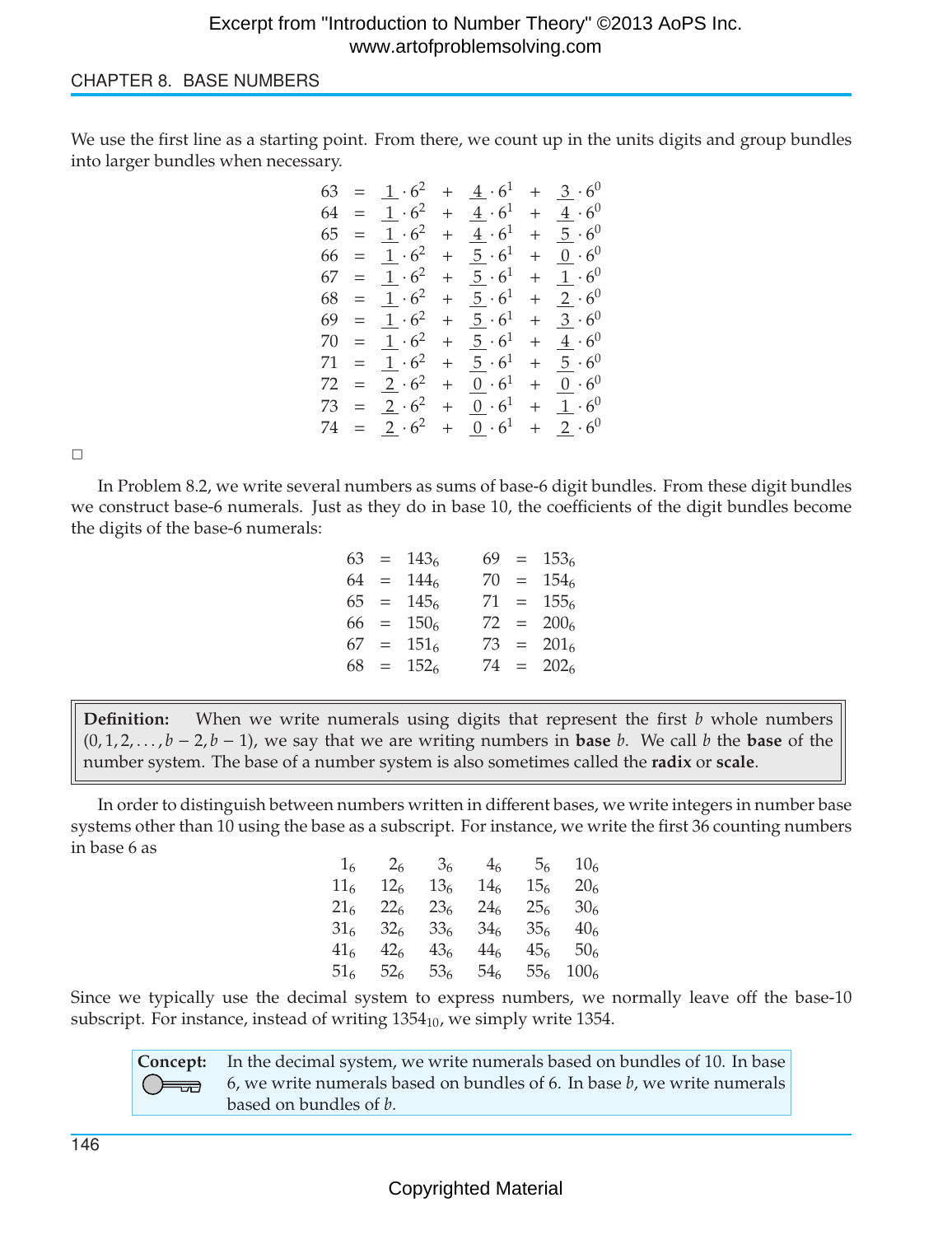8.3. BASE NUMBERS

Let's take a look at some integers written in another number base. Here are the first 49 natural numbers written in base 7, where we use only the digits 0 to 6 inclusive:

|  | $1_7$ $2_7$ $3_7$ $4_7$ $5_7$ $6_7$       |  | 10 <sub>7</sub>                                   |
|--|-------------------------------------------|--|---------------------------------------------------|
|  | $11_7$ $12_7$ $13_7$ $14_7$ $15_7$ $16_7$ |  | 20 <sub>7</sub>                                   |
|  | $21_7$ $22_7$ $23_7$ $24_7$ $25_7$ $26_7$ |  | 30 <sub>7</sub>                                   |
|  | $31_7$ $32_7$ $33_7$ $34_7$ $35_7$ $36_7$ |  | 40 <sub>7</sub>                                   |
|  | $41_7$ $42_7$ $43_7$ $44_7$ $45_7$ $46_7$ |  | 50 <sub>7</sub>                                   |
|  | $51_7$ $52_7$ $53_7$ $54_7$ $55_7$ $56_7$ |  | 60 <sub>7</sub>                                   |
|  |                                           |  | $61_7$ $62_7$ $63_7$ $64_7$ $65_7$ $66_7$ $100_7$ |

Aside from the fact that the dimensions of the grid above are  $7 \times 7$ , we know that there are 49 integers in the list because it counts up to the integer

$$
1007 = 1 \cdot 72 + 0 \cdot 71 + 0 \cdot 70 = 49.
$$

Note that we write negative numbers in bases other than 10 too. For instance, we count down from 0 in base 7:

 $0_7, -1_7, -2_7, -3_7, -4_7, -5_7, -6_7, -10_7, -11_7, \ldots$ 

**Problem 8.3:** How do we write the decimal integer 64 in base 8?

*Solution for Problem 8.3:* Since  $64 = 8^2 = 1 \cdot 8^2 + 0 \cdot 8^1 + 0 \cdot 8^0$ , we get  $64 = 100_8$ .  $\Box$ 

**Sidenote:** Most computer information is stored in base 2, also known as **binary**. The ↵ fact that base-2 numbers have only two digits, 0 and 1, makes them easier to use in circumstances where someone would want to calculate by using a system of on-off switches (0 for "off", 1 for "on"). Computers are often made up of a series of binary switches.

**Exercises** 

**8.3.1** Write each of the following sums as a single base-8 numeral.

- (a)  $4 \cdot 8^1 + 3 \cdot 8^0$ .
- (b)  $3 \cdot 8^2 + 1 \cdot 8^1 + 0 \cdot 8^0$ .

(c) 
$$
7 \cdot 8^3 + 6 \cdot 8^2 + 0 \cdot 8^1 + 1 \cdot 8^0
$$
.

(d)  $5 \cdot 8^5 + 2 \cdot 8^2$ .

**8.3.2** Write each of the following sums as a single base-4 numeral.

- (a)  $3 \cdot 4^2 + 2 \cdot 4^0$ .
- (b)  $1 \cdot 4^4 + 1 \cdot 4^3 + 2 \cdot 4^2 + 3 \cdot 4^1 + 1 \cdot 4^0$ .
- (c)  $3 \cdot 4^5 + 1 \cdot 4^4 + 3 \cdot 4^3 + 3 \cdot 4^2 + 1 \cdot 4^1 + 3 \cdot 4^0$ .
- (d)  $2 \cdot 4^7 + 1 \cdot 4^5 + 1 \cdot 4^3 + 3 \cdot 4^2 + 3 \cdot 4^0$ .